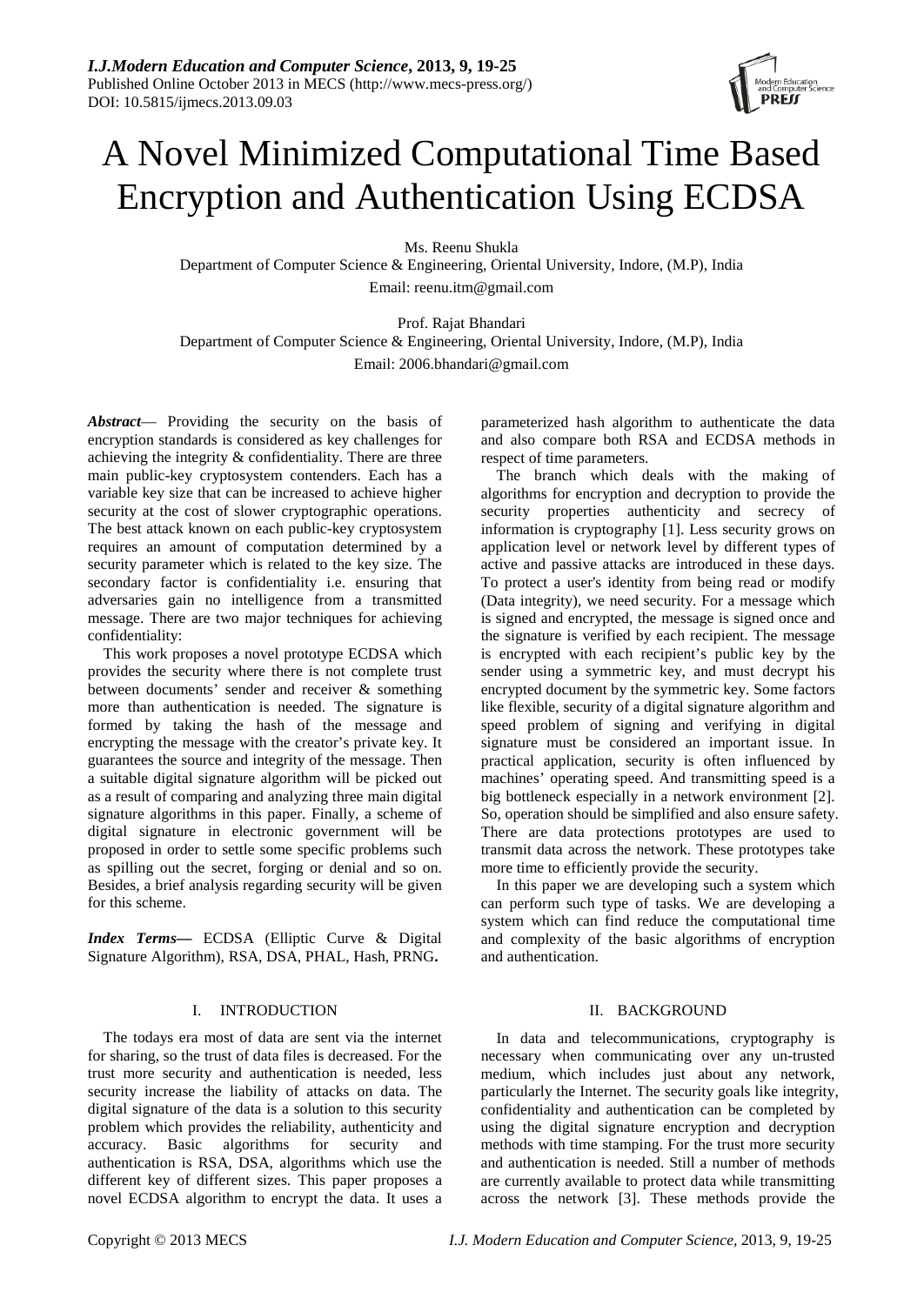security but it consume the more time for reducing the computation time we are using the ECDSA and using the PHAL for more security and it provide the better result with compare to the other secure system. The digital signature scheme is based on elliptic curve and proactive secret sharing. This scheme make up for the lack of exiting schemes, possessed stronger security, and from the view of application, the new scheme was more practical. And the PHAL is more delicate hash algorithm to compare with the SHA/MD. PHAL reduce the weakness of the SHA/MD and provide the high security.

Within the context of any application-to-application communication, there are some specific security requirements, including: authentication, privacy/confidentiality, integrity, non-repudiation. There are several ways of classifying cryptographic algorithms. For purposes of this paper, they will be categorized based on the number of keys that are used for encryption and decryption, and further defined by their application and use [4]. The three types of algorithms that will be discussed are:

- [1] Secret Key Cryptography (SKC): Uses a single key for both encryption and decryption
- [2] Public Key Cryptography (PKC): Uses one key for encryption and another for decryption

Hash Functions: Uses a mathematical transformation to irreversibly "encrypt" information. So while considering the various issues & challenges regarding the security this paper focuses its research concern to the enhancements of ECC & DSA.

### III. RELATED STUDY

The digital signature scheme is a mathematical scheme for demonstrating the authenticity of a digital message or document. A valid digital signature gives a recipient reason to believe that the message was created by a known sender, and that it was not altered in transit. Digital signatures employ a type of asymmetric cryptography. For messages sent through a non-secure channel, a properly implemented digital signature gives the receiver reason to believe the message was sent by the claimed sender. Digital signature schemes in the sense used here are cryptographically based, and must be implemented properly to be effective. Digital signatures can also provide non-repudiation, meaning that the signer cannot successfully claim they did not sign a message, while also claiming their private key remains secret. Some digital signature algorithms are RSA-based signature schemes, DSA and its elliptic curve variant ECDSA, ElGamal signature scheme as the predecessor to DSA [5], and variants Schnorr signature [6] and Pointcheval-Stern signature algorithm [7]. In this thesis we use two main methods: RSA (Rivest-Shamir-Adleman) and ECDSA (Elliptic Curve Digital Signature Algorithm).

A lot of multiple digital signatures have been proposed in recent years. The security of these schemes is based on the difficulty of solving the factoring problem and the discrete logarithm problem. In this section, we compare them in terms of properties and efficiency. In the Introduction, some issues and challenges for multiple digital signatures are discussed and then addressed in the design of multiple digital signatures. These are also the properties [8] of multiple digital signatures. We compare them as follows:

- [1] Only a valid signer can sign multiple electronic documents. All schemes can meet this property. If the signer has his/her private key, he/she can do that.
- [2] No one can forge the multiple digital signatures. In these schemes, it is seen that only Hwang's BV- DSA, Hwang's BV-RSA, and Shao's scheme can meet this property. The multiple digital signatures of their scheme cannot be forged to make false batch verification valid.
- [3] Any verifier can batch verify the validity of the multiple digital signatures .All schemes can meet this property. If the verifier has the signer's public key, he/she can batch verify the correctness of the multiple digital signatures which needs only single verification.
- [4] It should achieve integrity. All schemes can meet this property. An attacker should not be able to substitute false documents for legitimate ones because he/she is not aware of the private key of the signer. Only the signer can generate digital signatures for particular documents.
- [5] It should achieve non-repudiation. If the multiple digital signatures can be forged by a sender, it cannot meet this property because the sender can deny that he/she signed these multiple digital signatures. Therefore, only Hwang's BV- DSA, Hwang's BV-RSA, and Shao's scheme can meet this property [9].
- [6] It should be able to detect forged multiple digital signatures efficiently. Most of these schemes cannot meet this property. Only Changchien et al.'s scheme can meet this property [10]. When the multiple digital signatures are forged, the verifier can detect these forged multiple digital signatures efficiently.

One way of dealing with the challenges of electronic signatures is to build trusted legal infrastructures. The notion of legal infrastructure [11] may be explained as those parts of a legal system that form the basis and conditions for legal activities. Trust has become a common denominator for evaluation of IT applications. A somewhat deepened analysis of the trust concept shows that from a legal point of view it is necessary to differentiate between well-founded trust, un-founded trust, well-founded mistrust and un-founded mistrust.

Digital time stamping is used to calculate the time that took by user to complete the process. The digital time stamping certified the particular record at the particular time and shows the digital document when introduced and changed by the user [12]. The digital time stamping system raises the integrity of the digital signature system by supporting two features with it. One is, a digital time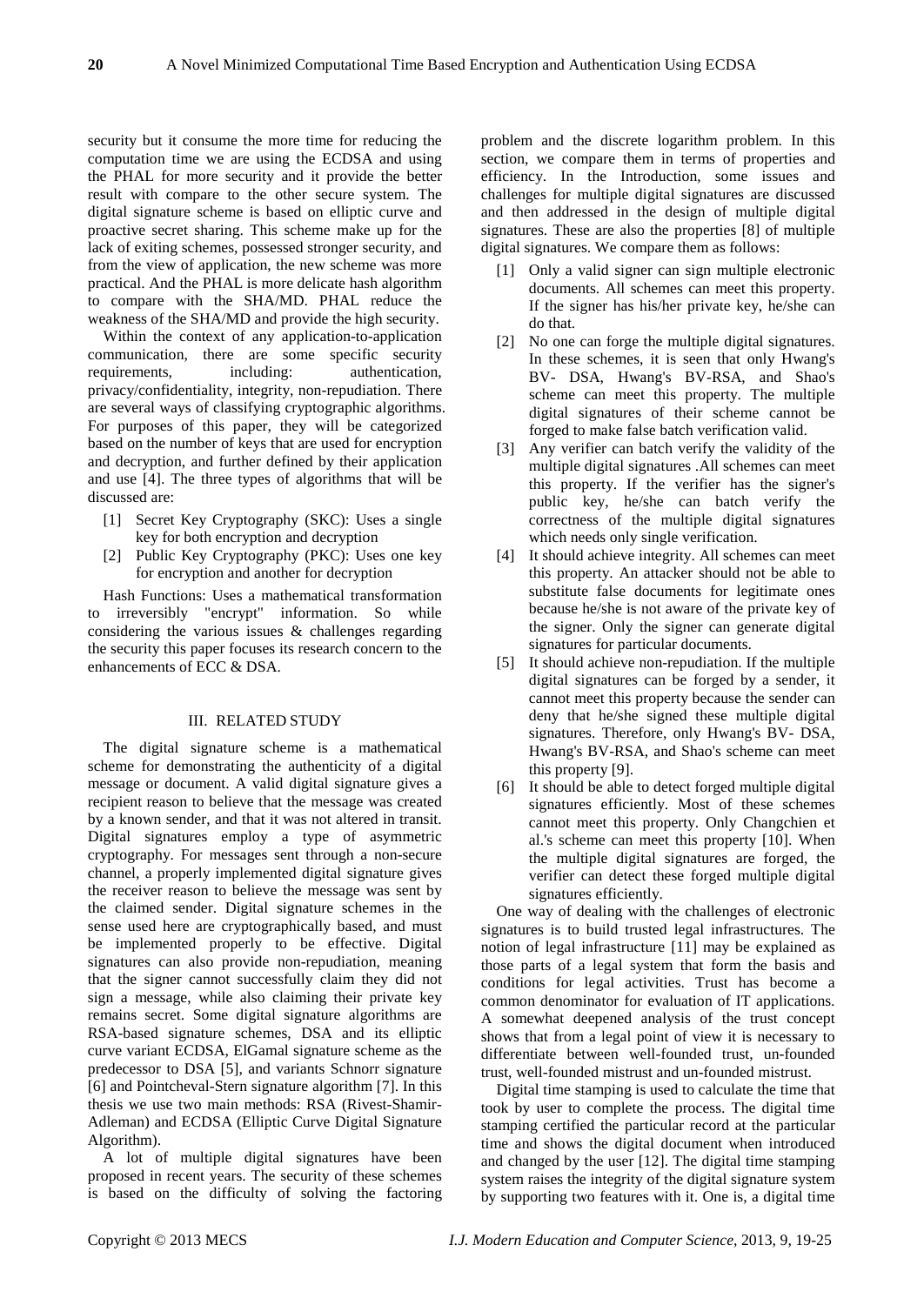stamping systems do not rely on keys, or any other secret information. So, time-stamping system cannot be affected by the disclosure of a key. Second, digital timestamping certificates can be renewed so as to remain valid indefinitely.

After studying the various research papers the major issues regarding the attacks can be identified as:

*a. Security Attacks*

In this section we explore related work on security challenges in electronic document transmission. An integrated Internet and transmission network can be subject to many types of attacks. These attacks can be classified into two categories, Passive attacks and Active attacks.

*b. Passive Attacks* 

A passive attack [13] does not disrupt proper operation of the network. The attacker snoops the data exchanged in the network without altering it. Here, the requirement of confidentiality can be violated if an attacker is also able to interpret the data gathered through snooping. Detection of passive attacks is very difficult since the operation of the network itself does not get affected. One way of preventing such problems is to use powerful encryption mechanisms to encrypt the data being transmitted, thereby making it impossible for eavesdroppers to obtain any useful information from the data overheard. Among the active type of attack snooping is the primary concern to defend. Snooping is unauthorized access to another person's data. It is similar to eavesdropping but is not necessarily limited to gaining access to data during its transmission. Snooping can include casual observance of an e-mail that appears on another's computer screen or watching what someone else is typing. More sophisticated snooping uses software programs to remotely monitor activity on a computer or network device. Malicious hackers (crackers) frequently use snooping techniques to monitor keystrokes, capture passwords and login information and to intercept e-mail and other private communications and data transmissions.

*c. Active Attacks* 

An active attack [13] attempts to alter or destroy the data being exchanged in the network, thereby disrupting the normal functioning of the network. It can be classified into two categories external attacks and internal attacks. External attacks are carried out by nodes that do not belong to the network. These attacks can be prevented by using standard security mechanisms such as encryption techniques and firewalls. Internal attacks are carried out by compromised nodes that are actually part of the network. Since the attackers are already part of the network as authorized nodes, internal attacks are more severe and difficult to detect when compared to external attacks.

The types of attack which affects the security concerns of the system are: denial of service, jamming, birthday attack, differential cryptanalysis, man-in-themiddle attack, linear cryptanalysis, timing attack, data modifications, sniffing, password cracking etc.

#### IV. SURVEY EXTRACTION

Two Elliptic Curves Digital Signature Algorithm: - Calculations over the real numbers are slow and inaccurate due to round-off error. Cryptographic applications require fast and precise arithmetic; thus elliptic curve groups over the finite fields of Fp and F2m are used in practice. Recall that the field Fp uses the numbers from  $0$  to  $p - 1$ , and computations end by taking the remainder on division by p. For example, in F23 the field is composed of integers from 0 to 22, and any operation within this field will result in an integer also between 0 and 22.

An elliptic curve with the underlying field of Fp can formed by choosing the variables a and b within the field of Fp. The elliptic curve includes all points (x, y), which satisfy the elliptic curve equation modulo p (where x and y are numbers in Fp). [14]

For example: "y2mod  $p = x3 + ax + b \mod p$ " has an underlying field of Fp if a and b are in Fp. If  $x3 + ax + b$ contains no repeating factors (or, equivalently, if 4a3 + 27b2 mod p is not 0), then the elliptic curve can be used to form a group. An elliptic curve group over Fp consists of the points on the corresponding elliptic curve, together with a special point O called the "point at infinity ". There are finitely many points on such an elliptic curve. As a very small example, consider an elliptic curve over the field F23. With  $a=1$  and  $b=0$ , the elliptic curve equation is  $y2 = x3 + x$ . The point (9,5) satisfies this equation.

Since:  $y^2 \mod p = x^3 + x \mod p$ 

*a. Calculations*

 $25 \mod 23 = 729 + 9 \mod 23$ 

- 25 mod 23 = 738 mod 23
- $2 = 2$

The 23 points, which satisfy this equation, are:  $(0,0)$ (1,5) (1,18) (9,5) (9,18) (11,10) (11,13) (13,5) (13,18) (15,3) (15,20) (16,8) (16,15) (17,10) (17,13) (18,10) (18,13) (19,1) (19,22) (20,4) (20,19) (21,6) (21,17).

These points may be graphed as below. Note that there are two points for every x value. Even though the graph seems random, there is still symmetry about  $my =$ 11.5. Recall that elliptic curves over real numbers, there exists a negative point for each point, which is reflected through the x-axis. Over the field of F23, the negative components in the y-values are taken modulo 23, resulting in a positive number as a difference from 23. Here  $-P = (xp, (-YP Mod 23))$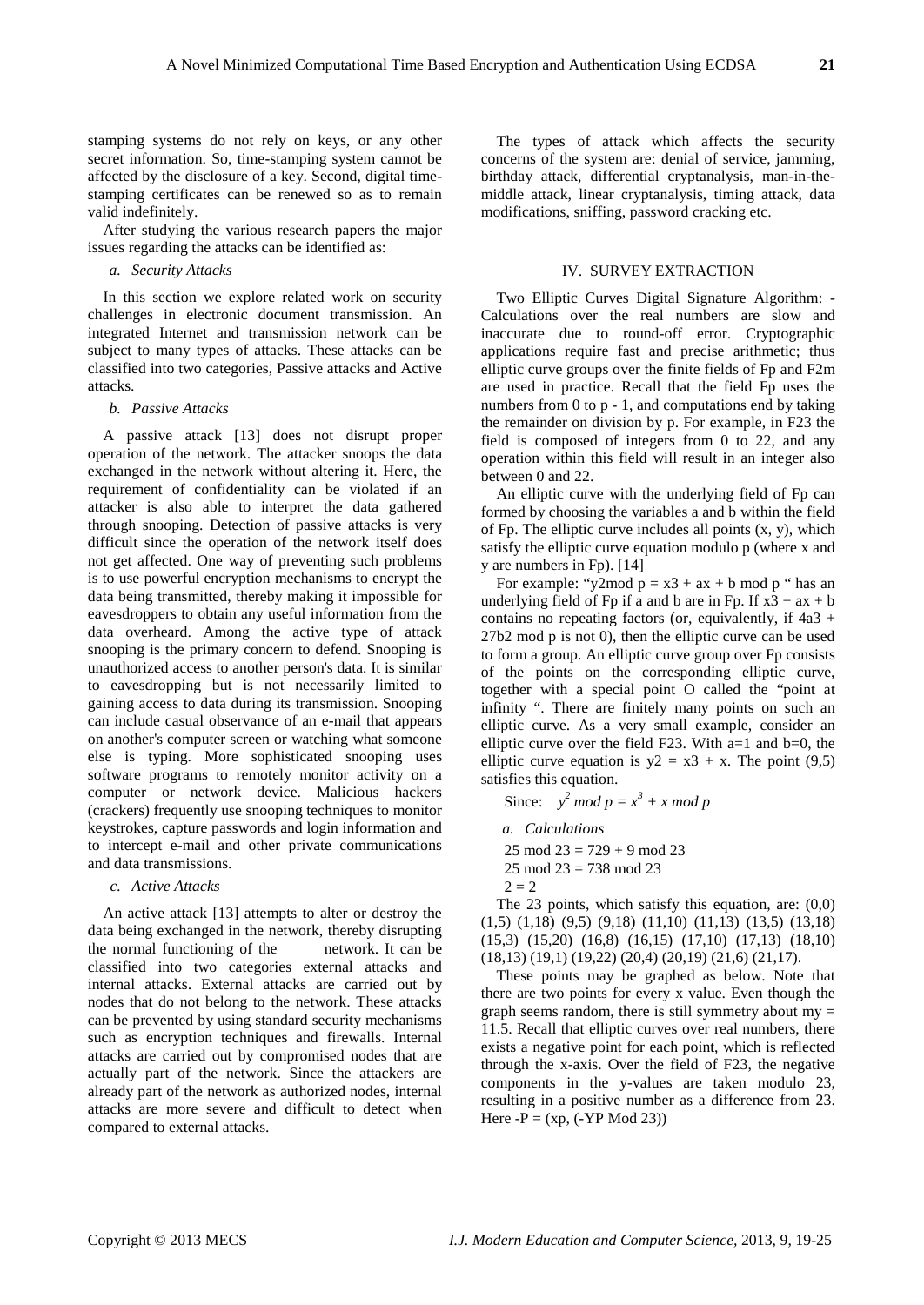

#### *b. PHAL Algorithm*

PHAL proposed in [15] is a hash algorithm designed as to improve the weaknesses of MD/SHA hash functions. Due to the proposed attacks motivates to design of a new hash functions where few elements of hash function are parameterized. This algorithm gives more secure and more flexible because of its iterative structure [13, 14].

PHAL consists of two mechanisms: new iteration schema and dedicated compression function. For PHAL hash algorithm parameter was the number of rounds. It is designed to be not only secure but also flexible [5].The main features are as follows:

- [1] Number of rounds as a parameter was added to make this flexible function. The performed tests show that rounds must be greater than 1, but the authors suggest a number of round greater than 2.
- [2] The number of bits hashed so far (counter) and random value (salt) were added to increase resistance of hash function to attacks against MD-type iteration structure.
- [3] Instead of message expansion or message ordering, message modification technique with different message ordering for branches was used.
- [4] Two branches are used in parallel. This means that PHAL family can be efficiently implemented in hardware and it is difficult to analyze both branches simultaneously.

PHAL family looks resistant against existing attacks, in particular against Wang at al.'s attacks [15].

In the existing system there are many are correlated factors should be considered: First is the complicate and flexible workflow in electronic government; second is the security of a digital signature algorithm; third is the speed problem of signing and verifying in a digital signature. Too much emphasis on security of digital signature theory previously, such as using complex signing scheme or increasing computing size in order to enhance security, while ignoring practicality. In practical application, security is often influenced by machines operating speed. And transmitting speed is a big bottleneck especially in a network environment [16]. Therefore to simplify operation should be a problem solved urgently under the premise of how to ensure safety.

In some situations, public-key cryptography is not necessary and secret-key cryptography alone is sufficient. These include environments where secure secret key distribution can take place, for example, by users meeting in private. It also includes environments where a single authority knows and manages all the keys, for example, a closed banking system. Since the authority knows everyone's keys already, there is not much advantage for some to be "public" and others to be "private." Note, however, that such a system may become impractical if the number of users becomes large; there are not necessarily any such limitations in a public-key system.

**Small encryption exponent:** If you use a small exponent like e=3 and send the same message to different recipients and just use the RSA algorithm without adding random padding to the message, then an eavesdropper could recover the plaintext [17]

**Using the same key for encryption and signing:** Given that the underlying mathematics is the same for encryption and signing, only in reverse, if an attacker can convince a key holder to sign an unformatted encrypted message using the same key then she gets the original [17].

#### V. PROPOSED ECDSA APPROACH

This prototype secures the documents from replacement attacks. The ECDSA provides more security and less computation time. The Elliptic curve cryptography is an important branch of public key cryptography based on the elliptic curve and finite fields. In this prototype we use 3DES algorithm for the document encryption and to send a secret key (symmetric key) and for digital signature we use the ECDSA algorithm. To measure the time during the process we apply digital time stamping. Hash Function is used to generate the hash values. During the process we all assume that sender public key (Ka1) and receiver public key (Kb1) both known the public keys of each other. But the private keys of both sender (Ka2) and receiver (Kb2) are private to each. The transmitting process in the prototype is shown by the dotted line. The steps in this prototype are as follows:

**STEP-1:** In this prototype, PHAL function uses the electronic document as the input and generates the PHAL value of the document. This value is compared with the ECDSA signature verifying process. Then ECDSA use the private key (Ka2) of sender to sign the PHAL value and digital timestamp. At that moment, 3DES encrypt the document and produces cipher text.

At that moment, the secret key will be encrypted using public key (Kb2) of receiver by ECDSA. Then generate the cipher block (a small light rectangular in the right hand of Fig.1.). The cipher text and digital signature are sent from sender to receiver as shown in Figure 1.2.

**STEP-2:** At the receiver end the cipher text and digital signature are abstracted. The digital signature is verified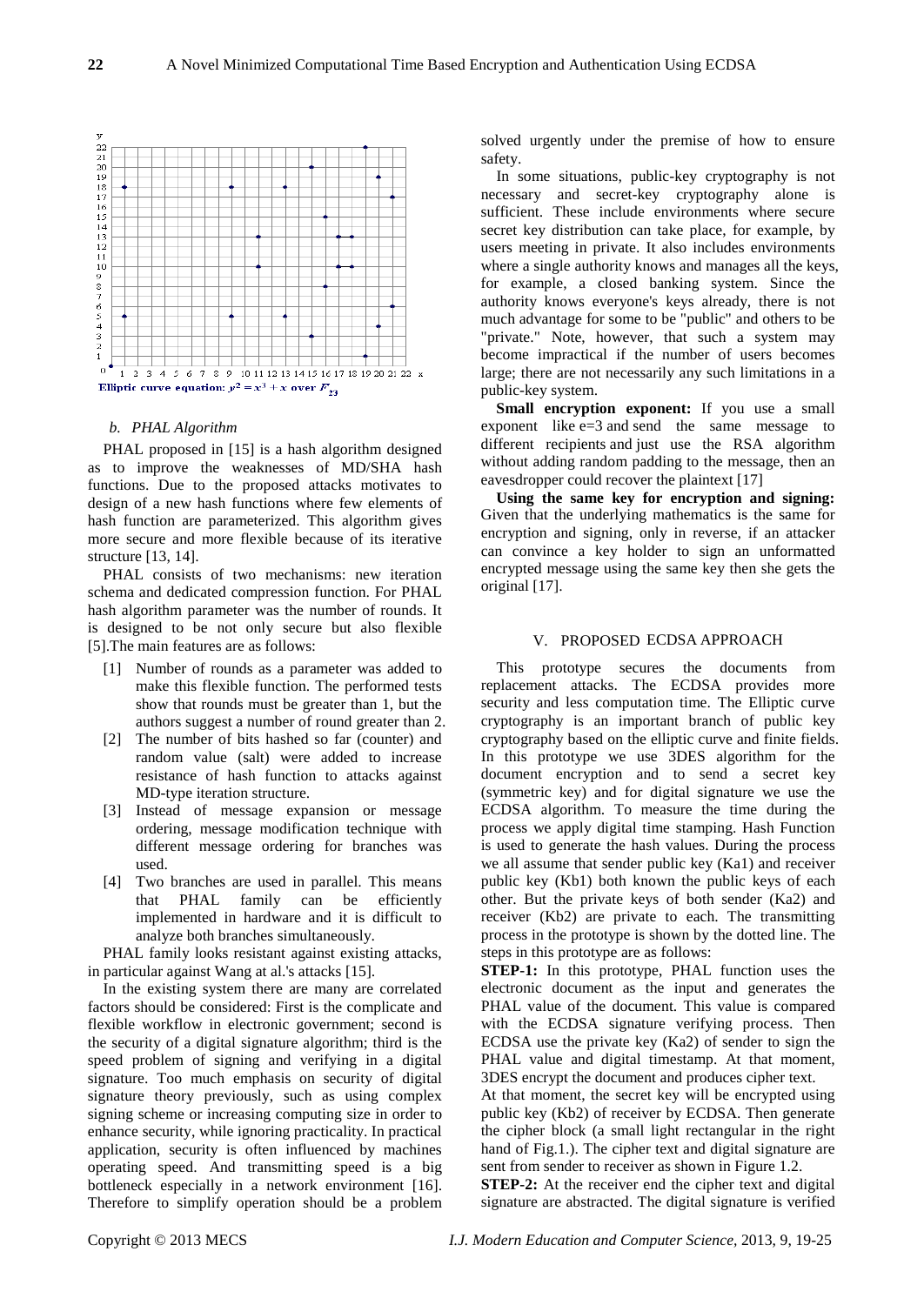by sender public key Ka2. It produces PHAL value and digital timestamp. To verify digital signature and sending secret key from sender to receiver, PHAL value will be signed by ECDSA by receiver private key Kb1 and then transmit feedback to the sender.

**STEP-3:** The sender verifies the digital signature using receiver private key (kb2) after receiving from the receiver. It is shown as a small dark rectangular in the left hand on figure 1.2. Then the sender can get a PHAL value which must be compared with the step 1's PHAL value. And if the two PHAL values are identical with each other then the cipher block in the first step of the prototype will be transmitted to the receiver.

**STEP-4:** Then the cipher text is decrypted by ECDSA using receiver private key (Kb2). After decrypting the cipher block, the receiver must obtain a secret key which used for decrypting the cipher block using 3DES. Then the document obtained to the receiver.

**STEP-5:** The document obtained from previous step should be processed by PHAL function that produces PHAL value. The receiver can accept the document only if both PHAL values (one of sender and second to recover) are identical and digital timestamp is accurate by comparing these PHAL values and at the same time check for the digital timestamp obtained from step 2.

The digital signature prototype used in this paper ensures the highest security by using the combination of symmetric and asymmetric cryptography. The structure of the proposed prototype is shown in the figure:



Figure 1: Proposed ECDSA approach

# **Prototype Structure**

# **ECDSA Algorithm**

An entity A's key pair is associated with a particular set of EC domain parameters  $D=(q, FR, a, b, G, n, h)$ . E is an elliptic curve defined over Fq, and P is a point of prime order and in E (Fq), q is a prime.

Each entity A does the following:

[1] Select a random integer d in the interval [1, n- 1].

[2] Compute  $Q = dP$ .

[3] A's public key is Q, A's private key is d.

To sign a message m, an entity A with domain parameters  $D = (q, FR, a, b, G, n, h)$  does the following:

- [1] Select a random or pseudorandom integer k in the interval (1, n-1).
- [2] Compute  $k^*P = x1$ , y1 and  $r = x1$  mod n (where x1 is regarded as an integer between 0 and q-1). If  $r=0$  then go back to step 1.
- [3] Compute k-1mod n.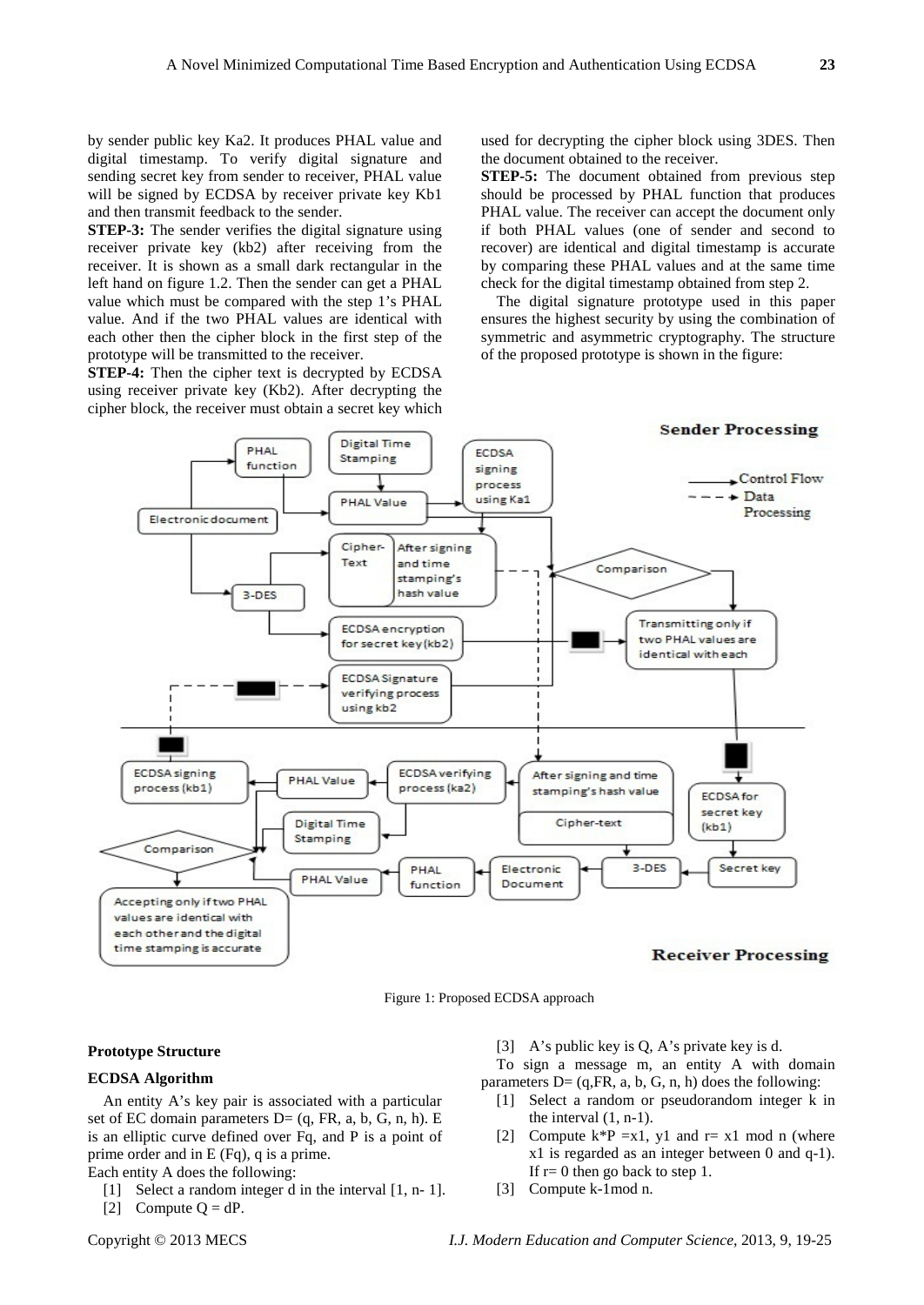- [4] Compute  $s = k-1$  {h (m) + dr} mod n, where h is the Secure Hash Algorithm (SHA-1). If  $s = 0$ , then go back to step 1.
- [5] The signature for the message m is the pair of integers (r, s).
- a. *Signature Verification:*
- [1] To verify A's signature (r, s) on m, B obtains an authenticated copy of A's domain parameters D  $= (q, FR, a, b, G, n, h)$  and public key Q and do the following:
- [2] Verify that r and s are integers in the interval (1, n-1).
- [3] Compute  $w = s$ -1mod n and h (m).
- [4] Compute  $ul = h(m)w \text{ mod } n$  and  $u2 = r*w \text{ mod } n$ n.
- [5] Compute  $u1P + u2Q = (x0, y0)$  and  $v = x0$  mod n.
- [6] Accept the signature if and only if  $v = are$ .

#### VI. CONCLUSION

In this paper, various research issues and the related work to solve these issues was described. Generally, there are no of prototypes used for encryption and authenticity which are applicable to e-mail, electronic government environment. The standard approach is RSA for encryption and authentication that use different key size. The performance complexity of RSA is much as other encryption methods like ECDSA. The proposed prototype increases the efficiency and reduces computation time for encryption and authentication of electronic document using these methods in the data transmission environment. The execution time for signature verification is a lot shorter for RSA than for ECDSA whereas the execution time for RSA signature generation is a lot longer than those of ECDSA. The difference becomes even more dramatic as the greatest increase in RSA key sizes leads to an even greater increase in computational cost. So going from 1024-bit RSA key to 3072-bit RSA key requires about 27 times  $(3<sup>3</sup>)$  as much computation while ECC would only increase the computational cost by just over 4 times  $(1.6^3)$ .

### FUTURE WORK

The other problem that can be faced in the prototype may be that the verification process of digital signature ECDSA look slow as compare to the RSA algorithm. But the signing process takes less time as compared to other algorithms. ECDSA use less key size and give the security of the same level of other algorithmic as RSA. So, next we try to reduce the time in verification of the digital signature in this prototype.

#### ACKNOWLEDGEMENT

The authors wish to acknowledge OU administration for their support & motivation during this research. The

authors would also like to thank the anonymous referees for their many helpful comments, which have strengthened the paper. They also like to give thanks to Dr. Pankaj Dashore, Mr. Neeraj Paliwal & Mr. Harsh Maheshwaria, for discussion regarding the path-wise testing & for producing the approach adopted for this paper.

#### **REFERENCE**

- [1] Na Zhu, GuoXi Xiao, "*The Application of a Prototype of Digital Signature in Electronic Government*".
- [2] Lawrence E. Bassham, "*The Digital Signature Algorithm Validation System (DSAVS)*", National Institute of Standards and Technology Information Technology Laboratory Computer Security Division, March 10, 2004.
- [3] Wei Haiping & Jia Chuanying, "*The Study of Password Authentication System Based on Elliptic Curve Cryptosystem*", in Navigation college, Dalian Maritime University Dalian,China , IEEE 2007.
- [4] Michael J. Wiener, "*Performance comparision of public key cryptosystems*", Entrust Technologies,canada, RSA Laboratories, Vol 4,Number 1,1998.
- [5] P. Rodwald & J. Stokłosa, "*PHAL-256 - Parameterized Hash Algorithm*.", Proceedings of the Fourth International Conference on Information Assurance and Security, IEEE Computer Society Press, Naples, Italy, 2008.
- [6] Stuart Haber, Burt Kaliski & Scott Stornetta, "*How do digital timestamps support digital signatures?*", In the proceedings of Crypto Bytes, Vol. 1, No. 3, RSA Laboratories, 1995, pp. 14-15.
- [7] Zhenfeng Zhang & Dengguo Feng, "*Key Replacement attack on a certificate less signature prototype*", State Key laboratory of information security, Chinese academy of science, Beijing 2008.
- [8] Wen-by Rao & Quan Gan, "*The Performance Analysis of Two Digital Signature Schemes Based on Secure Charging Protocol*", In the conference at Wuhan University of Technology Wuhan, China, Sep 2012.
- [9] Min-Shiang Hwang & Cheng-Chi Lee, "*Research Issues and Challenges for Multiple Digital Signatures*", International Journal of Network Security, Vol.1, No.1, PP.1, July 2005.
- [10] Manoj Kumar, "*A Cryptographic Study of Some Digital Signature Schemes*", In proceedings of Nascomm, USA, Vol 1, Jan 2005.
- [11] Damgard, "*A design principle for hash functions*", In the proceedings of advances in cryptology – CRYPTO, LNCS 435, Springer-Verlag, 1989
- [12] Abhay Kumar Rai, Rajiv Ranjan Tewari & Saurabh Kant Upadhyay, "*Different Types of Attacks on Integrated MANET-Internet Communication*", International Journal of